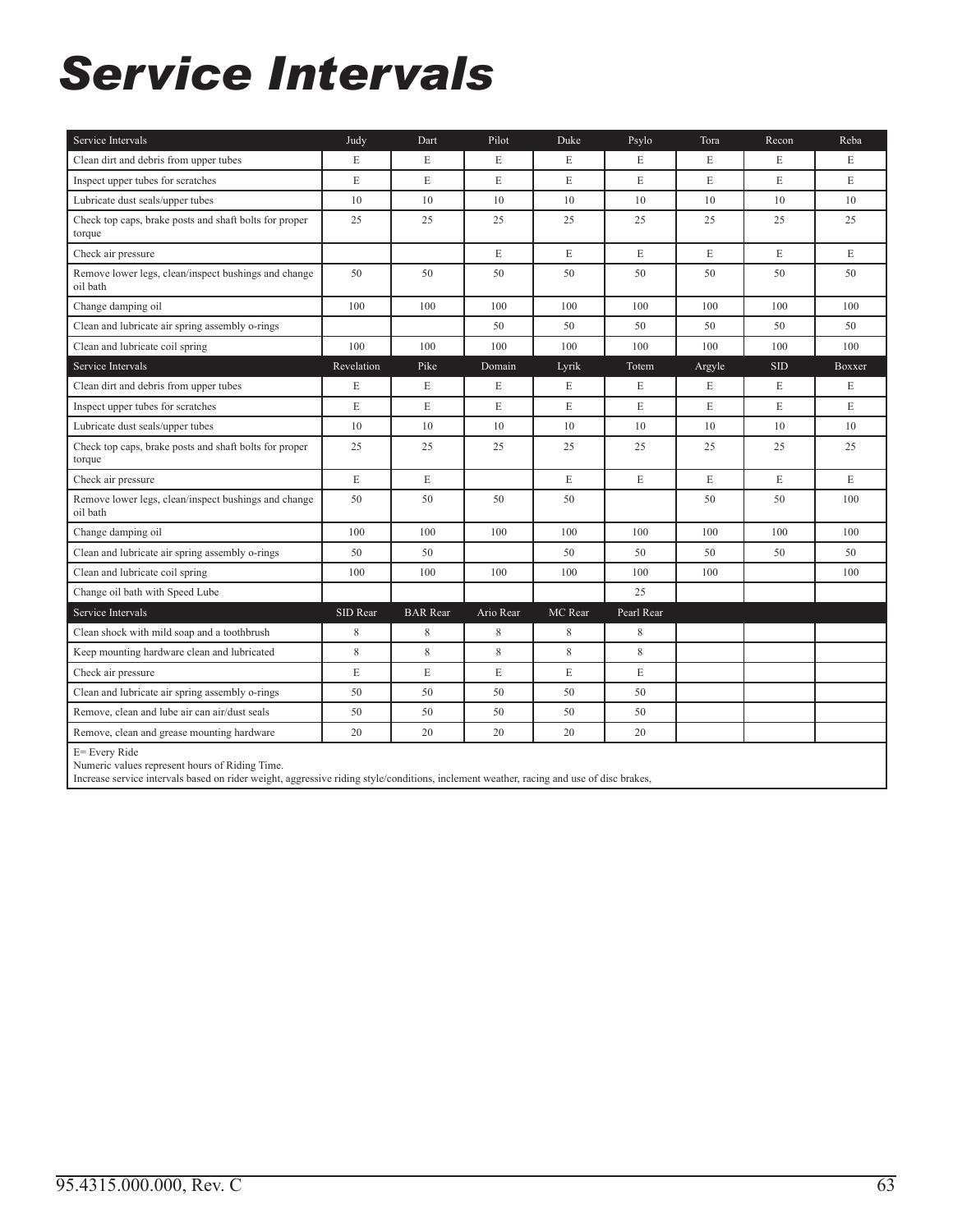### *Air*

| Tora Solo Air                                                                                                                                                                |                                                                                                         |                                                                                                              | 2006-2007 Boxxer World Cup Solo Air                                                                                                                                                                                                                                               |                                                                                                                 |                                                                                                                        |                                                                                                                  |
|------------------------------------------------------------------------------------------------------------------------------------------------------------------------------|---------------------------------------------------------------------------------------------------------|--------------------------------------------------------------------------------------------------------------|-----------------------------------------------------------------------------------------------------------------------------------------------------------------------------------------------------------------------------------------------------------------------------------|-----------------------------------------------------------------------------------------------------------------|------------------------------------------------------------------------------------------------------------------------|------------------------------------------------------------------------------------------------------------------|
| <b>Rider Weight</b><br>$<$ 140 lb (63 kg)<br>140-160 lb (63-72 kg)<br>160-180 lb (73-81 kg)<br>180-200 lb (81-90 kg)<br>$>200$ lb (90 kg)<br><b>Recon Solo Air</b>           | <b>80mm</b><br>120-140 psi<br>140-160 psi<br>$160 - 180$ psi<br>180-200 psi<br>$200+$ psi               | 100-130mm<br>80-100 psi<br>100-120 psi<br>120-140 psi<br>140-160 psi<br>$160+$ psi                           | <b>Rider Weight</b><br>$<120$ lb (55 kg)<br>120-140 lb (55- 63 kg)<br>140-160 lb $(63-73 \text{ kg})$<br>160-180 lb $(73-81 \text{ kg})$<br>180-200 lb (81-90 kg)<br>$>200$ lb (90 kg)                                                                                            | <b>Boxxer Solo Air</b><br>100-110 psi<br>110-120 psi<br>120-140 psi<br>140-160 psi<br>160-180 psi<br>$180+$ psi |                                                                                                                        |                                                                                                                  |
|                                                                                                                                                                              |                                                                                                         |                                                                                                              | 2001-2007 SID Dual Air                                                                                                                                                                                                                                                            |                                                                                                                 |                                                                                                                        |                                                                                                                  |
| <b>Rider Weight</b><br>$<$ 140 lb (63 kg)<br>140-160 lb (63-72 kg)<br>160-180 lb (73-81 kg)<br>180-200 lb (81-90 kg)<br>$>200$ lb (90 kg)<br>Reba / Pike / Revelation        | 80 <sub>mm</sub><br>90-110 psi<br>$110 - 125$ psi<br>$125 - 140$ psi<br>140-160 psi<br>$160+$ psi       | 100-130mm<br>50-70 psi<br>70-85 psi<br>85-100 psi<br>100-120 psi<br>$120+$ psi                               | <b>Rider Weight</b><br>$<$ 120 lb (54 kg)<br>120-140 lb (54-64 kg)<br>140-160 lb $(64-73 \text{ kg})$<br>160-180 lb (73-82 kg)<br>$>180$ lb $(82$ kg)                                                                                                                             | <b>Positive Spring</b><br>70-80 psi<br>80-100 psi<br>$100 - 120$ psi<br>120-140 psi<br>140-160 psi              | <b>Negative Spring</b><br>(XC Setting)<br>70-80 psi<br>80-100 psi<br>$100 - 120$ psi<br>$120 - 140$ psi<br>140-160 psi | <b>Negative Spring</b><br>(Racing Setting)<br>40-60 psi<br>60-80 psi<br>80-100 psi<br>100-120 psi<br>120-140 psi |
| <b>Rider Weight</b>                                                                                                                                                          | <b>Reba/Pike/Revelation</b>                                                                             | <b>Reba/Pike/Revelation</b>                                                                                  | 2002-2005 Duke C, XC, SL, Race                                                                                                                                                                                                                                                    |                                                                                                                 |                                                                                                                        |                                                                                                                  |
| $<$ 140 lb (63 kg)<br>140-160 lb (63-72 kg)<br>160-180 lb (73-81 kg)<br>180-200 lb (81-90 kg)<br>$>200$ lb (90 kg)                                                           | Dual Air<br>70-90 psi<br>90-105 psi<br>$105 - 120$ psi<br>120-135 psi<br>135-150 max psi                | Air U-Turn<br>90-115 psi<br>115-130 psi<br>130-145 psi<br>145-160 psi<br>160-175 max psi                     | <b>Rider Weight</b><br>$<140$ lb (64 kg)<br>140-160lb (64-73 kg)<br>160-180lb (73-82 kg)<br>180-200lb (82-91 kg)                                                                                                                                                                  | <b>Positive Spring</b><br>80-115 psi<br>115-130 psi<br>130-145 psi<br>145-160 psi                               | <b>Negative Spring</b><br>(02 Race only)<br>$60-115$ psi<br>95-130 psi<br>110-145 psi<br>$125 - 160$ psi               |                                                                                                                  |
| <b>Argyle Solo Air</b>                                                                                                                                                       |                                                                                                         |                                                                                                              | $>200$ lb $(91 \text{ kg})$                                                                                                                                                                                                                                                       | 160-180 psi (max)                                                                                               | 160-180 psi                                                                                                            |                                                                                                                  |
| <b>Rider Weight</b><br>$<$ 140 lb (63 kg)<br>140-160 lb (63-72 kg)<br>160-180 lb (73-81 kg)<br>180-200 lb (81-90 kg)<br>$>200$ lb (90 kg)                                    | $100$ mm<br>120-135 psi<br>135-150 psi<br>150-165 psi<br>165-180 psi<br>180-220 max psi                 |                                                                                                              | 2003-2005 Pilot Air Assist<br><b>Rider Weight</b><br>$<$ 140lb (63 kg)<br>140-160lb (63-72 kg)<br>160-180lb (72-82 kg)                                                                                                                                                            | <b>Positive Spring</b><br>$\Omega$<br>$0-5$ psi<br>$5-10$ psi                                                   |                                                                                                                        |                                                                                                                  |
| Lyrik                                                                                                                                                                        |                                                                                                         |                                                                                                              | 180-200lb (81-91 kg)<br>$>200$ lb $(91 \text{ kg})$                                                                                                                                                                                                                               | 10-15 psi<br>$15-20$ psi                                                                                        |                                                                                                                        |                                                                                                                  |
| <b>Rider Weight</b><br>$<$ 140 lb (63 kg)<br>140-160 lb (63-72 kg)<br>160-180 lb (73-81 kg)<br>180-200 lb $(81-90 \text{ kg})$<br>200-220 lb (90-99 kg)<br>$>200$ lb (99 kg) | Lyrik Solo Air<br>$35-45$ psi<br>45-55 psi<br>55-65 psi<br>65-75 psi<br>75-85 psi<br>85-105 max psi     | Lyrik 2-Step<br>60-80 psi<br>80-90 psi<br>90-100 psi<br>$100 - 110$ psi<br>110-120 psi<br>120-145 max psi    | 2005-2007 MC3 / MC3R Rear Shock<br><b>Rider Weight</b><br>$100-120$ lb $(45-54 \text{ kg})$<br>120-140lb (54-64 kg)<br>140160lb (64-73 kg)<br>160-180lb (73-82 kg)                                                                                                                | <b>Trek Fuel</b><br>1.9 - 2.3 lev ratio<br>$20-30$ psi<br>30-45 psi<br>45-55 psi<br>55-70 psi                   | <b>Trek Fuel EX</b><br>$2.4 - 2.7$ leverage ratio<br>50-70 psi<br>70-90 psi<br>90-110 psi<br>110-130 psi               |                                                                                                                  |
| <b>Totem</b>                                                                                                                                                                 |                                                                                                         |                                                                                                              | 180-200lb (82-91 kg)                                                                                                                                                                                                                                                              | 70-80 psi                                                                                                       | 130-145 psi                                                                                                            |                                                                                                                  |
| <b>Rider Weight</b><br>$<$ 140 lb (63 kg)<br>140-160 lb (63-72 kg)<br>160-180 lb (73-81 kg)<br>180-200 lb (81-90 kg)<br>200-220 lb (90-99 kg)<br>$>200$ lb (99 kg)           | <b>Totem Solo Air</b><br>35-50 psi<br>50-55 psi<br>55-60 psi<br>60-65 psi<br>65-70 psi<br>70-80 max psi | <b>Totem 2-Step</b><br>60-85 psi<br>85-90 psi<br>90-105 psi<br>105-115 psi<br>115-125 psi<br>125-145 max psi | 200-220lb (91-100 kg)<br>220-240lb (100-109 kg)<br>All rear air shocks should measure 20% compression sag, when seated, as a starting point<br>for air pressure setting. Air pressure setting for RockShox air rear shocks depends on<br>rider weight, frame type and preference. | 80-95 psi<br>95-100 psi                                                                                         | 145-165 psi<br>165-185 psi                                                                                             |                                                                                                                  |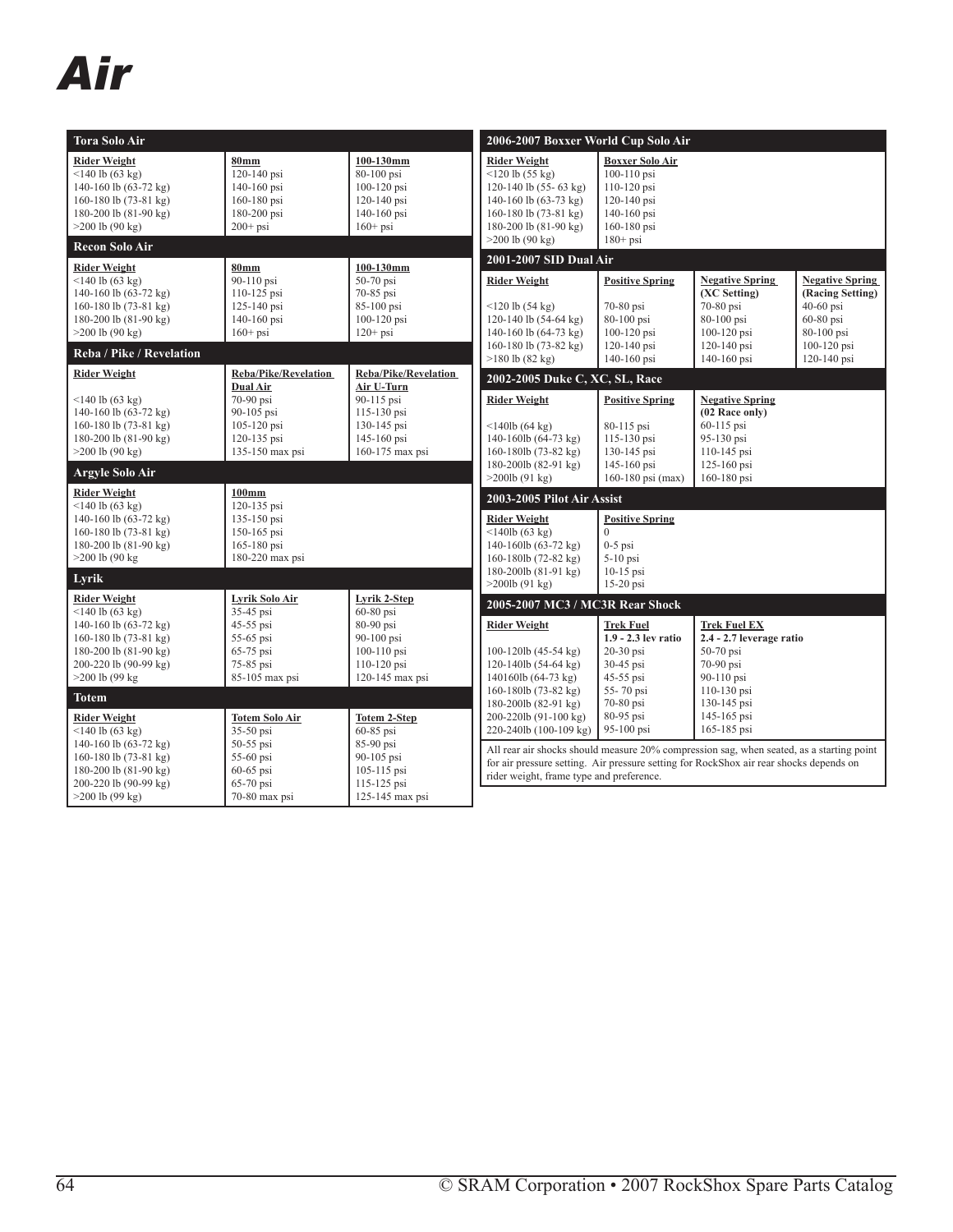#### *Springs*

| 2006 Judy J1, J2, J3 - 2003-2005 Judy TT, C, XC - 2003-2005 Pilot C                                                 |                                                                    |                                    |                                    |  |  |  |  |
|---------------------------------------------------------------------------------------------------------------------|--------------------------------------------------------------------|------------------------------------|------------------------------------|--|--|--|--|
| <b>Rider Weight</b>                                                                                                 | <b>Spring Color</b>                                                |                                    | Part#                              |  |  |  |  |
| $\leq$ 140 lbs (63 kg)                                                                                              | Black (80-100mm), Yellow (125mm)<br>Yellow (80-100mm), Red (125mm) |                                    | 11.4311.122.000                    |  |  |  |  |
| 140-160 lbs $(63-72 \text{ kg})$<br>160-180 lbs $(72-82 \text{ kg})$                                                | Red (80-100mm), Blue (125mm)                                       |                                    | 11.4311.121.000<br>11.4310.668.000 |  |  |  |  |
| $>180$ lbs (82 kg)                                                                                                  | Blue (80-100mm), Black (125mm)                                     |                                    | 11.4310.674.000                    |  |  |  |  |
| Kit includes 2 springs: 80-100mm and 125mm (2006 only), Preload Top Cap, and Spring Spacers.                        |                                                                    |                                    |                                    |  |  |  |  |
| 2004-2005 Judy SL U-Turn                                                                                            |                                                                    |                                    |                                    |  |  |  |  |
| * Rider weight and U-Turn travel (70-115mm)                                                                         | <b>Spring Color</b>                                                | Part#                              |                                    |  |  |  |  |
| $\leq$ 140 lbs (63 kg)                                                                                              | Red                                                                | 11.4308.292.001                    |                                    |  |  |  |  |
| 140-170 lbs (63-77 kg)                                                                                              | Blue (Standard)                                                    | 11.4308.292.000                    |                                    |  |  |  |  |
| $>170$ lbs (77 kg)                                                                                                  | Black                                                              | 11.4308.292.003                    |                                    |  |  |  |  |
| Spring Rate increases as U-Turn travel setting decreases.<br>Spring kit includes Top Cap/Spring/Shaft Assembly only |                                                                    |                                    |                                    |  |  |  |  |
| 2006 Judy J4 U-Turn                                                                                                 |                                                                    |                                    |                                    |  |  |  |  |
| * Rider weight and U-Turn travel (80-125mm)                                                                         | <b>Spring Color</b>                                                | Part#                              |                                    |  |  |  |  |
| $\leq$ 140 lbs (63 kg)                                                                                              | Yellow                                                             | 11.4310.669.000                    |                                    |  |  |  |  |
| 140-160 lbs $(63-72 \text{ kg})$<br>160-180 lbs (72-82 kg)                                                          | Red<br>Blue (Standard)                                             | 11.4310.670.000<br>11.4310.671.000 |                                    |  |  |  |  |
| $>180$ lbs $(82 \text{ kg})$                                                                                        | Black                                                              | 11.4310.672.000                    |                                    |  |  |  |  |
| Spring Rate increases as U-Turn travel setting decreases.                                                           |                                                                    |                                    |                                    |  |  |  |  |
| Spring kit includes Top Cap/Spring/Shaft Assembly only                                                              |                                                                    |                                    |                                    |  |  |  |  |
| 2007 Dart 1, 2, 3                                                                                                   |                                                                    |                                    |                                    |  |  |  |  |
| <b>Rider Weight (approximate)</b><br>$\leq$ 140 lbs (63 kg)                                                         | <b>Spring Color</b><br><b>Black</b>                                | Part#<br>11.4015.041.000           |                                    |  |  |  |  |
| 140-170 lbs (63-77 kg)                                                                                              | Yellow (standard)                                                  | 11.4015.040.000                    |                                    |  |  |  |  |
| $>170$ lbs (77 kg)                                                                                                  | Red                                                                | 11.4015.039.000                    |                                    |  |  |  |  |
| 2003-2005 Pilot XC, SL - 2002 Judy XC/SL                                                                            |                                                                    |                                    |                                    |  |  |  |  |
| <b>Rider Weight (approximate)</b>                                                                                   | <b>Spring Color</b>                                                | Part#                              |                                    |  |  |  |  |
| $\leq$ 140 lbs (63 kg)                                                                                              | Red                                                                | 11.4308.942.000                    |                                    |  |  |  |  |
| 140-160 lbs $(63-72 \text{ kg})$                                                                                    | Blue                                                               | 11.4306.208.000                    |                                    |  |  |  |  |
| 160-180 lbs (72-82 kg)<br>$>180$ lbs (82 kg)                                                                        | Green<br>Orange                                                    | 11.4308.812.000<br>11.4308.813.000 |                                    |  |  |  |  |
| Spring rates can be substituted for air pressure additions                                                          |                                                                    |                                    |                                    |  |  |  |  |
| Duke U-Turn                                                                                                         |                                                                    |                                    |                                    |  |  |  |  |
| * Rider weight and U-Turn travel (63-115mm)                                                                         | <b>Spring Color</b>                                                | Part#                              |                                    |  |  |  |  |
| $\leq$ 140 lbs (63 kg)                                                                                              | Yellow                                                             | 11.4307.371.001                    |                                    |  |  |  |  |
| 140-160 lbs $(63-72 \text{ kg})$                                                                                    | Red                                                                | 11.4307.371.002                    |                                    |  |  |  |  |
| 160-180 lbs (72-82 kg)                                                                                              | Blue (Standard)                                                    | 11.4307.371.003                    |                                    |  |  |  |  |
| $>180$ lbs $(82 \text{ kg})$                                                                                        | Black                                                              | 11.4307.371.004                    |                                    |  |  |  |  |
| Spring Rate increases as U-Turn travel setting decreases<br>Spring kit includes Top Cap/Spring/Shaft Assembly only  |                                                                    |                                    |                                    |  |  |  |  |
| Psylo U-Turn                                                                                                        |                                                                    |                                    |                                    |  |  |  |  |
| * Rider weight and U-Turn travel (80-125mm)                                                                         | <b>Spring Color</b>                                                | Part#                              |                                    |  |  |  |  |
| $\leq$ 140 lbs (63 kg)                                                                                              | Yellow                                                             | 11.4306.270.001                    |                                    |  |  |  |  |
| 140-160 lbs (63-72 kg)                                                                                              | Red (Standard)                                                     | 11.4306.270.002                    |                                    |  |  |  |  |
| 160-180 lbs (72-82 kg)<br>$>180$ lbs $(82 \text{ kg})$                                                              | Blue<br>Black                                                      | 11.4306.270.003<br>11.4306.270.004 |                                    |  |  |  |  |
| Spring Rate increases as U-Turn travel setting decreases                                                            |                                                                    |                                    |                                    |  |  |  |  |
| Spring kit includes Top Cap/Spring/Shaft Assembly only                                                              |                                                                    |                                    |                                    |  |  |  |  |
| <b>Tora/Recon Fixed Coil</b>                                                                                        |                                                                    |                                    |                                    |  |  |  |  |
| * Rider weight (approximate)                                                                                        | <b>Spring Color</b>                                                | Tora Spring Part#                  | <b>Recon Spring Part#</b>          |  |  |  |  |
| $<$ 140 lbs (63 kg)<br>140-160 lbs $(63-72 \text{ kg})$                                                             | Yellow<br>Red (Standard)                                           | 11.4311.374.000<br>11.4311.375.000 | 11.4015.121.000<br>11.4015.120.000 |  |  |  |  |
| 160-180 lbs (72-82 kg)                                                                                              | Blue                                                               | 11.4311.376.000                    | 11.4015.119.000                    |  |  |  |  |
| $>180$ lbs (82 kg)                                                                                                  | <b>Black</b>                                                       | 11.4311.377.000                    | 11.4015.122.000                    |  |  |  |  |
| Spring kit includes Preload Top Cap and Spring Spacer                                                               |                                                                    |                                    |                                    |  |  |  |  |
| Tora / Recon U-Turn                                                                                                 |                                                                    |                                    |                                    |  |  |  |  |
| * Rider weight and U-Turn travel                                                                                    | <b>Spring Color</b>                                                | Tora Spring Part#                  | <b>Recon Spring Part#</b>          |  |  |  |  |
|                                                                                                                     | Yellow                                                             | 80mm-130mm<br>11.4310.168.000      | 80mm-130mm                         |  |  |  |  |
| $\leq$ 140 lbs (63 kg)<br>140-160 lbs $(63-72 \text{ kg})$                                                          | Red (Standard)                                                     | 11.4310.169.000                    | 11.4310.136.000<br>11.4310.137.000 |  |  |  |  |
| 160-180 lbs (72-82 kg)                                                                                              | Blue                                                               | 11.4310.170.000                    | 11.4310.138.000                    |  |  |  |  |
| $>180$ lbs $(82 \text{ kg})$                                                                                        | <b>Black</b>                                                       | 11.4310.171.000                    | 11.4310.139.000                    |  |  |  |  |
| Spring Rate increases as U-Turn travel setting decreases<br>Spring kit includes Top Cap/Spring/Shaft Assembly only  |                                                                    |                                    |                                    |  |  |  |  |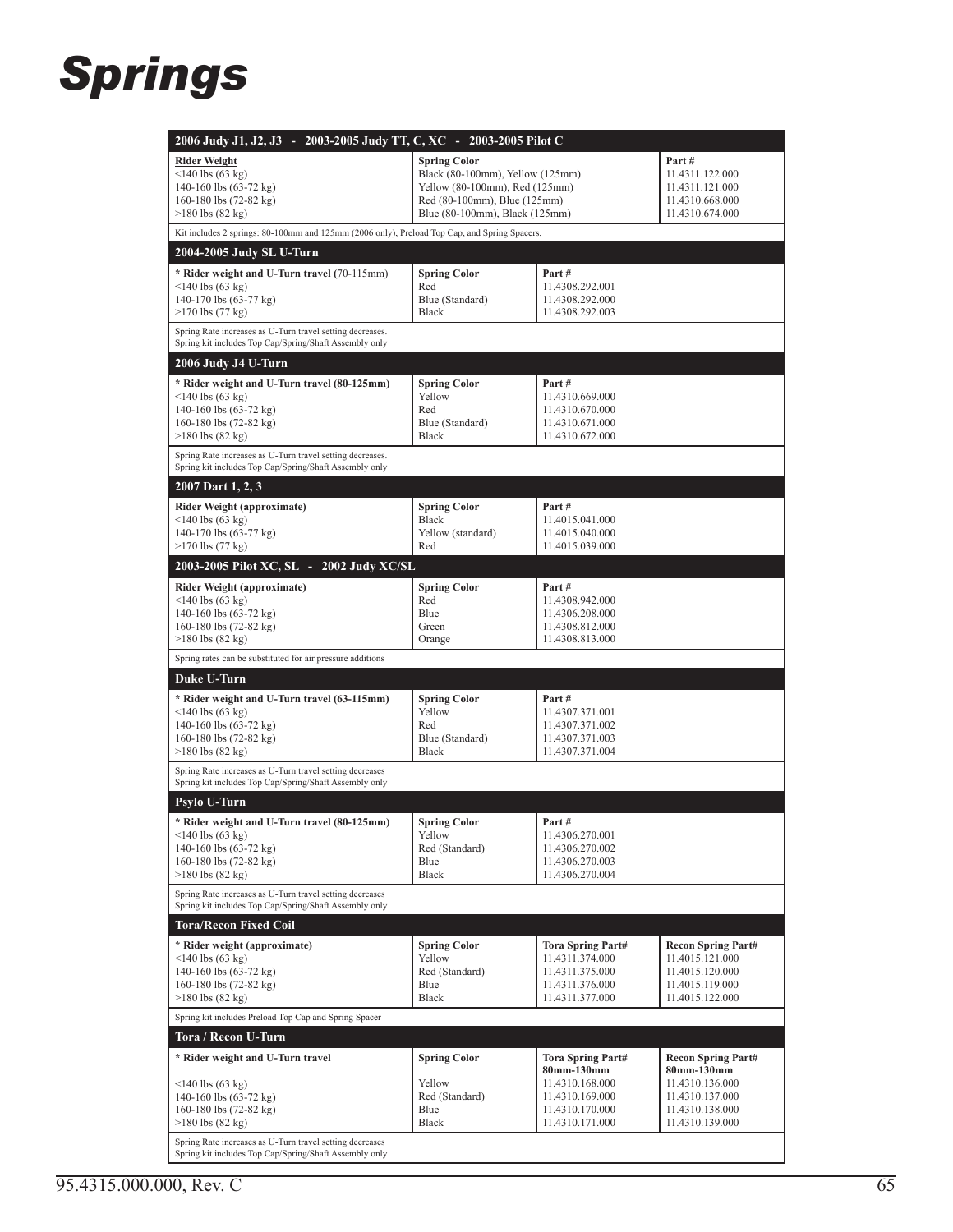#### *Springs*

| <b>Pike / Revelation U-Turn</b>                                                                                                                                                                                                                                                                                |                                                                                                                                                                  |                                                                                                        |                                                                                            |  |  |
|----------------------------------------------------------------------------------------------------------------------------------------------------------------------------------------------------------------------------------------------------------------------------------------------------------------|------------------------------------------------------------------------------------------------------------------------------------------------------------------|--------------------------------------------------------------------------------------------------------|--------------------------------------------------------------------------------------------|--|--|
| * Rider weight and U-Turn travel<br>$<$ 140 lbs (63 kg)<br>140-160 lbs $(63-72 \text{ kg})$<br>160-180 lbs (72-82 kg)<br>$>180$ lbs $(82 \text{ kg})$                                                                                                                                                          | <b>Spring Color</b><br>Yellow<br>Red (Standard)<br>Blue<br><b>Black</b>                                                                                          | <b>Revelation 80-130mm</b><br>11.4310.136.000<br>11.4310.137.000<br>11.4310.138.000<br>11.4310.139.000 | Pike 90-140mm<br>11.4309.043.000<br>11.4309.044.000<br>11.4309.045.000<br>11.4309.046.000  |  |  |
| Spring Rate increases as U-Turn travel setting decreases<br>Spring kit includes Top Cap/Spring/Shaft Assembly Only                                                                                                                                                                                             |                                                                                                                                                                  |                                                                                                        |                                                                                            |  |  |
| <b>Domain Coil</b>                                                                                                                                                                                                                                                                                             |                                                                                                                                                                  |                                                                                                        |                                                                                            |  |  |
| Rider weight<br>$<$ 140 lbs (63 kg)<br>140-160 lbs $(63-72 \text{ kg})$<br>160-180 lbs (72-82 kg)<br>180-200 lb (82-91 kg)<br>$>200$ lb (91kg)                                                                                                                                                                 | <b>Spring Color</b><br>White<br>Silver<br>Red (standard)<br>Yellow<br>Blue                                                                                       | Part#<br>11.4015.179.000<br>11.4015.047.000<br>11.4015.046.000<br>11.4015.045.000<br>11.4015.048.000   |                                                                                            |  |  |
| Domain U-Turn                                                                                                                                                                                                                                                                                                  |                                                                                                                                                                  |                                                                                                        |                                                                                            |  |  |
| Rider weight<br>$\leq$ 140 lbs (63 kg)<br>140-160 lbs (63-72 kg)<br>160-180 lbs $(72-82 \text{ kg})$<br>180-200 lb (82-91 kg)<br>$>200$ lb $(91kg)$                                                                                                                                                            | <b>Spring Color</b><br>White<br>Yellow<br>Red (standard)<br>Blue<br>Black                                                                                        | Part#<br>11.4015.062.000<br>11.4015.060.000<br>11.4015.059.000<br>11.4015.058.000<br>11.4015.061.000   |                                                                                            |  |  |
| Spring Rate increases as U-Turn travel setting decreases<br>Spring kit includes Top Cap/Spring/Shaft Assembly Only                                                                                                                                                                                             |                                                                                                                                                                  |                                                                                                        |                                                                                            |  |  |
| Lyrik U-Turn                                                                                                                                                                                                                                                                                                   |                                                                                                                                                                  |                                                                                                        |                                                                                            |  |  |
| <b>Rider weight</b><br>$\leq$ 140 lbs (63 kg)<br>140-160 lbs $(63-72 \text{ kg})$<br>160-180 lbs $(72-82 \text{ kg})$<br>180-200 lb (82-91 kg)<br>$>200$ lb $(91kg)$<br>Spring Rate increases as U-Turn travel setting decreases                                                                               | <b>Spring Color</b><br>White<br>Yellow<br>Red (standard)<br>Blue<br><b>Black</b>                                                                                 | Part#<br>11.4015.099.000<br>11.4015.097.000<br>11.4015.096.000<br>11.4015.095.000<br>11.4015.098.000   |                                                                                            |  |  |
| Spring kit includes Top Cap/Spring/Shaft Assembly Only                                                                                                                                                                                                                                                         |                                                                                                                                                                  |                                                                                                        |                                                                                            |  |  |
| <b>Totem</b>                                                                                                                                                                                                                                                                                                   |                                                                                                                                                                  |                                                                                                        |                                                                                            |  |  |
| <b>Rider weight</b><br>$\leq$ 140 lbs (63 kg)<br>140-160 lbs (63-72 kg)<br>160-180 lbs $(72-82 \text{ kg})$<br>180-200 lb (82-91 kg)<br>$>200$ lb $(91kg)$                                                                                                                                                     | <b>Spring Color</b><br>White<br>Silver<br>Blue (standard)<br>Yellow<br>Red                                                                                       | Part#<br>11.4015.138.000<br>11.4015.136.000<br>11.4015.135.000<br>11.4015.134.000<br>11.4015.137.000   |                                                                                            |  |  |
| Argyle                                                                                                                                                                                                                                                                                                         |                                                                                                                                                                  |                                                                                                        |                                                                                            |  |  |
| Rider weight<br>$\leq$ 140 lbs (63 kg)<br>140-160 lbs $(63-72 \text{ kg})$<br>160-180 lbs $(72-82 \text{ kg})$<br>$>180$ lbs (82 kg)                                                                                                                                                                           | <b>Spring Color</b><br>Yellow<br>Red<br>Blue<br>Black (standard)                                                                                                 | Part#<br>11.4015.015.000<br>11.4115.001.000<br>11.4115.000.000<br>11.4015.016.000                      |                                                                                            |  |  |
| 05-06 Boxxer Ride U-Turn                                                                                                                                                                                                                                                                                       |                                                                                                                                                                  |                                                                                                        |                                                                                            |  |  |
| * Rider weight and U-Turn travel 125mm-178mm<br>$>150$ lb (68 kg)<br>150-175 lb (68-79 kg)<br>175-200 lb (79-91 kg)<br>$>200$ lb (91 kg)                                                                                                                                                                       | <b>Spring Color</b><br>Yellow<br>Yellow/Red<br>Red (Standard)<br><b>Black</b>                                                                                    | Part#<br>11.4309.240.000<br>11.4309.241.000<br>11.4309.242.000<br>11.4309.870.000                      |                                                                                            |  |  |
| 06-07 Boxxer Race/Team                                                                                                                                                                                                                                                                                         |                                                                                                                                                                  |                                                                                                        |                                                                                            |  |  |
| <b>Rider weight</b><br>$<120$ lb $(55 \text{ kg})$<br>120-150 lb $(55-68 \text{ kg})$<br>150-180 lb (68-82kg)<br>$>180$ lb $(82 \text{ kg})$                                                                                                                                                                   | <b>Spring Color</b><br>White<br>Silver<br>Yellow<br>Red                                                                                                          | Part#<br>11.4311.490.000<br>11.4311.489.000<br>11.4311.488.000<br>11.4311.487.000                      |                                                                                            |  |  |
| 00-05 Boxxer Race/Team/World Cup                                                                                                                                                                                                                                                                               |                                                                                                                                                                  |                                                                                                        |                                                                                            |  |  |
| <b>Rider weight</b><br>$<100$ lbs $(<45$ kg)<br>100-120 lbs $(45-54 \text{ kg})$<br>120-140 lbs $(54-63 \text{ kg})$<br>140-160 lbs $(63-72 \text{ kg})$<br>160-180 lbs $(72-82 \text{ kg})$<br>180-200 lbs (82-91 kg)<br>200-220 lbs (91-100 kg)<br>See 00-05 Boxx Race/Team/World Cup page for part numbers. | <b>Spring Rate</b><br>Extra Soft (20lb)<br>Soft/Extra Soft (25lbs)<br>Soft(30lb)<br>Medium/Soft (35lbs)<br>Medium (40lbs)<br>Medium/Firm (45lb)<br>Firm $(50lb)$ | <b>Left - Spring Color</b><br>White<br>White<br>Silver<br>Silver<br>Yellow<br>Yellow<br>Red            | <b>Right - Spring Color</b><br>White<br>Silver<br>Silver<br>Yellow<br>Yellow<br>Red<br>Red |  |  |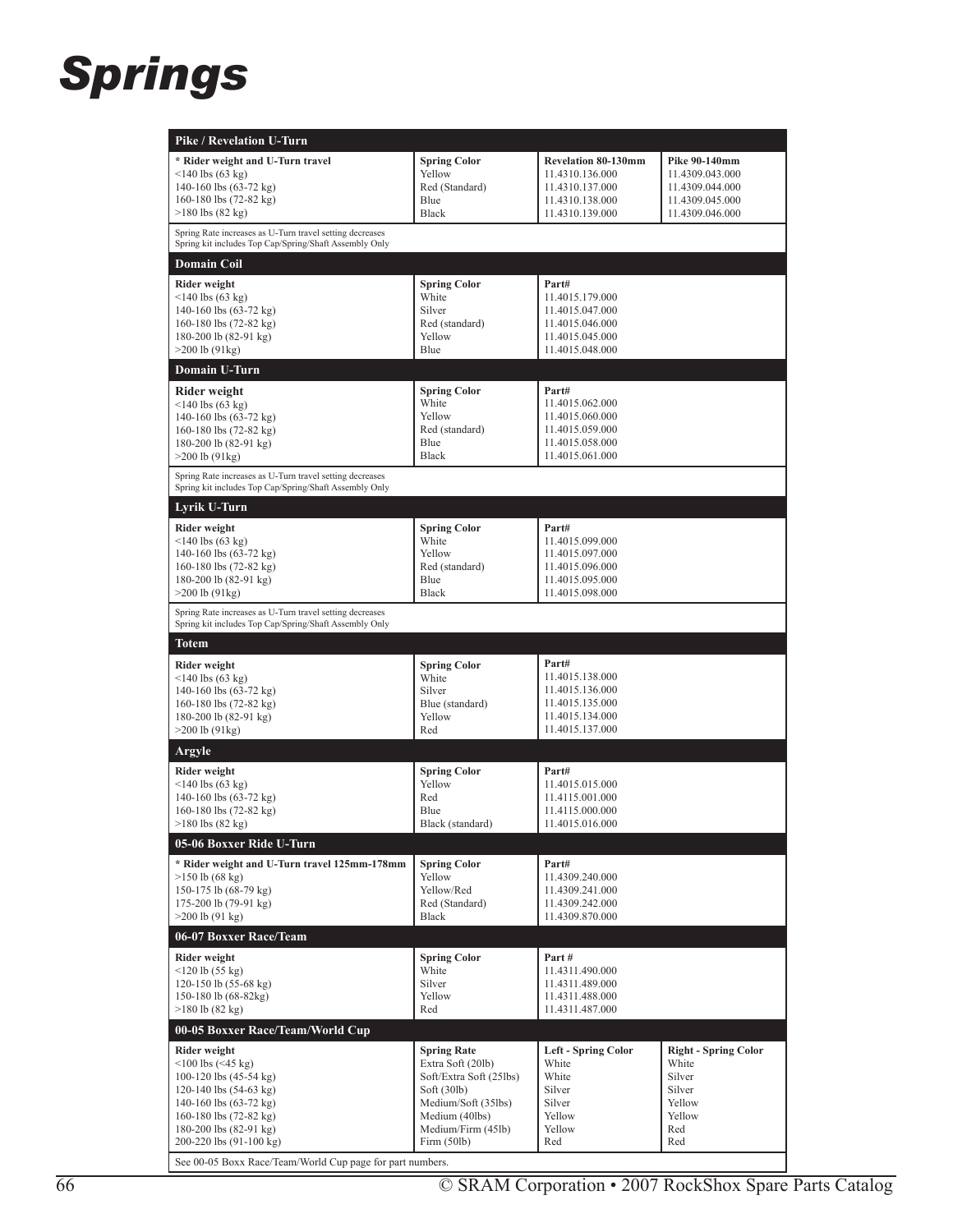# *Oil*

|                       | <b>Right Leg (Damper)</b>                                                                                |                                       |                |                                                        |             |                                              |                                      | <b>Left Leg (Spring)</b> |                                                |               |  |
|-----------------------|----------------------------------------------------------------------------------------------------------|---------------------------------------|----------------|--------------------------------------------------------|-------------|----------------------------------------------|--------------------------------------|--------------------------|------------------------------------------------|---------------|--|
|                       | Damping<br><b>System</b>                                                                                 | Right<br>Leg Top<br>(Volume)<br>cc/ml | Oil Weight     | <b>Right Leg</b><br><b>Bottom</b><br>(Volume)<br>cc/ml | Oil Weight  | Pure/Pure<br><b>Delite</b><br>Damper<br>(wt) | Left<br>Leg Top<br>(Volume)<br>cc/ml | Oil Weight               | Left Leg<br><b>Bottom</b><br>(volume)<br>cc/ml | Oil<br>Weight |  |
| 2007                  |                                                                                                          |                                       |                |                                                        |             |                                              |                                      |                          |                                                |               |  |
| Dart1                 | n/a                                                                                                      | $\mathbf X$                           | $\mathbf X$    | 20                                                     | 15          | $\mathbf X$                                  | $\mathbf X$                          | $\mathbf X$              | 20                                             | 15            |  |
| Dart 2                | Rebound                                                                                                  | 150                                   | 5              | $\mathbf X$                                            | $\mathbf X$ | $\mathbf X$                                  | $\mathbf X$                          | $\mathbf X$              | 20                                             | 15            |  |
| Dart 2 Turnkey        | Turnkey                                                                                                  | 93                                    | 5              | 10                                                     | 15          | $\mathbf X$                                  | $\mathbf X$                          | $\mathbf X$              | 20                                             | 15            |  |
| Dart 3 Turnkey        | Turnkey                                                                                                  | 93                                    | 5              | 10                                                     | 15          | $\mathbf X$                                  | $\mathbf X$                          | $\mathbf X$              | 20                                             | 15            |  |
| Tora 289 Coil         | Rebound                                                                                                  | 145                                   | 5              | 15                                                     | 15          | $\mathbf X$                                  | $\mathbf X$                          | $\mathbf X$              | 20                                             | 15            |  |
| Tora 289 U-Turn       | Rebound                                                                                                  | 145                                   | 5              | 15                                                     | 15          | $\mathbf X$                                  | $\mathbf X$                          | $\mathbf X$              | 30                                             | 15            |  |
| Tora 302 Coil         | Turnkey                                                                                                  | 145                                   | 5              | 15                                                     | 15          | $\mathbf X$                                  | $\mathbf X$                          | $\mathbf X$              | 20                                             | 15            |  |
| Tora 302 U-Turn       | Turnkey                                                                                                  | 145                                   | 5              | 15                                                     | 15          | $\mathbf X$                                  | $\mathbf X$                          | $\mathbf X$              | 30                                             | 15            |  |
| Recon 335 Coil        | Turnkey                                                                                                  | 120                                   | 5              | 15                                                     | 15          | $\mathbf X$                                  | $\mathbf X$                          | $\mathbf X$              | 30                                             | 15            |  |
| Recon 335 Solo Air    | Turnkey                                                                                                  | 120                                   | 5              | 15                                                     | 15          | $\mathbf X$                                  | 6                                    | 15                       | 15                                             | 15            |  |
| Revelation U-Turn     | <b>Motion Control</b>                                                                                    | 115                                   | 5              | 15                                                     | 15          | $\mathbf X$                                  | $\mathbf X$                          | $\mathbf X$              | 30                                             | 15            |  |
| Argyle 302 Coil       | Rebound                                                                                                  | 130                                   | 5              | 10                                                     | 15          | $\mathbf X$                                  | $\mathbf X$                          | $\mathbf X$              | 30                                             | 15            |  |
| Argyle 318 Coil       | <b>Motion Control</b>                                                                                    | 130                                   | 5              | 10                                                     | 15          | $\mathbf X$                                  | $\mathbf X$                          | $\mathbf X$              | 30                                             | 15            |  |
| Argyle 409 Solo Air   | <b>Motion Control</b>                                                                                    | 130                                   | 5              | 10                                                     | 15          | $\mathbf X$                                  | 6                                    | 15                       | 15                                             | 15            |  |
| Domain 302 Coil       | Rebound                                                                                                  | 200                                   | 5              | 10                                                     | 15          | $\mathbf X$                                  | $\mathbf X$                          | $\mathbf X$              | 15                                             | 15            |  |
| Domain 302 U-Turn     | Rebound                                                                                                  | 200                                   | 5              | 10                                                     | 15          | $\mathbf X$                                  | $\mathbf X$                          | $\mathbf X$              | 15                                             | 15            |  |
| Domain 318 Coil       | Motion Control<br>IS                                                                                     | 200                                   | 5              | 10                                                     | 10          | $\mathbf X$                                  | $\mathbf X$                          | $\mathbf X$              | 15                                             | 15            |  |
| Domain 318 U-Turn     | Motion Control<br>IS                                                                                     | 200                                   | 5              | 10                                                     | 10          | $\mathbf X$                                  | $\mathbf X$                          | $\mathbf X$              | 15                                             | 15            |  |
| Lyrik U-Turn          | Mission Control                                                                                          | 112                                   | 5              | 15                                                     | 15          | $\mathbf X$                                  | $\mathbf X$                          | $\mathbf X$              | 15                                             | 15            |  |
| Lyrik Solo Air        | <b>Mission Control</b>                                                                                   | 112                                   | 5              | 15                                                     | 15          | $\mathbf X$                                  | 6                                    | 15                       | 15                                             | 15            |  |
| Lyrik 2-Step Air      | Mission Control                                                                                          | 112                                   | 5              | 15                                                     | 15          | $\mathbf X$                                  | 40                                   | 2.5                      | 10                                             | 15            |  |
| Totem Coil            | <b>Mission Control</b>                                                                                   | 137                                   | 5              | 20                                                     | 15          | $\mathbf X$                                  | $\mathbf X$                          | $\mathbf X$              | 20                                             | 15            |  |
| Totem Solo Air        | <b>Mission Control</b><br>/ Motion Control<br>IS                                                         | 137                                   | 5              | 20                                                     | 15          | $\mathbf X$                                  | 6                                    | 15                       | 20                                             | 15            |  |
| Totem 2-Step          | <b>Mission Control</b><br>/ Motion Control<br>IS                                                         | 137                                   | 5              | 20                                                     | 15          | $\mathbf X$                                  | 135                                  | 2.5                      | 20                                             | 15            |  |
| 2006-2007             |                                                                                                          |                                       |                |                                                        |             |                                              |                                      |                          |                                                |               |  |
| Tora U-Turn / Coil    | Motion Control                                                                                           | 130                                   | 5              | 15                                                     | 15          | $\mathbf X$                                  | $\mathbf X$                          | $\mathbf X$              | 30                                             | 15            |  |
| Tora Solo Air         | Motion Control                                                                                           | 130                                   | 5              | 15                                                     | 15          | $\mathbf X$                                  | 6                                    | 15                       | 15                                             | 15            |  |
| Recon U-Turn          | Motion Control                                                                                           | 118                                   | 5              | 15                                                     | 15          | $\mathbf X$                                  | $\mathbf X$                          | $\mathbf X$              | 30                                             | 15            |  |
| Recon Solo Air        | Motion Control                                                                                           | 118                                   | 5              | 15                                                     | 15          | $\mathbf X$                                  | 6                                    | 15                       | 15                                             | 15            |  |
| Revelation Dual Air   | Motion Control                                                                                           | 115                                   | 5              | 15                                                     | 15          | $\mathbf X$                                  | 6                                    | 15                       | 15                                             | 15            |  |
| Revelation Air U-Turn | Motion Control                                                                                           | 115                                   | 5              | 15                                                     | 15          | $\mathbf X$                                  | 6                                    | 15                       | 15                                             | 15            |  |
| Pike Air U-Turn       | Motion Control                                                                                           | 120                                   | 5              | 15                                                     | 15          | $\mathbf X$                                  | 6                                    | 15                       | 15                                             | 15            |  |
| SID Race              | Pure Delite                                                                                              | 5                                     | 15             | 10                                                     | 15          | $1/2$ full, $5wt$                            | 6                                    | 15                       | 10                                             | 15            |  |
| SID Team / World Cup  | Motion Control                                                                                           | $\mathbf X$                           | $\mathbf X$    | 10                                                     | 15          | full, 5wt                                    | 6                                    | 15                       | 10                                             | 15            |  |
| Boxxer Race/Team      | Motion Control                                                                                           | 150                                   | 5 <sup>5</sup> | 15                                                     | 15          | $\mathbf X$                                  | 30                                   | 15                       | $\mathbf X$                                    | $\mathbf X$   |  |
| Boxxer World Cup      | Motion Control                                                                                           | 150                                   | 5              | 15                                                     | 15          | $\mathbf X$                                  | 6                                    | 15                       | 15                                             | 15            |  |
|                       | For Complete oil fill instructions, refer to the RockShox Service and Technical Manuals at www.sram.com. |                                       |                |                                                        |             |                                              |                                      |                          |                                                |               |  |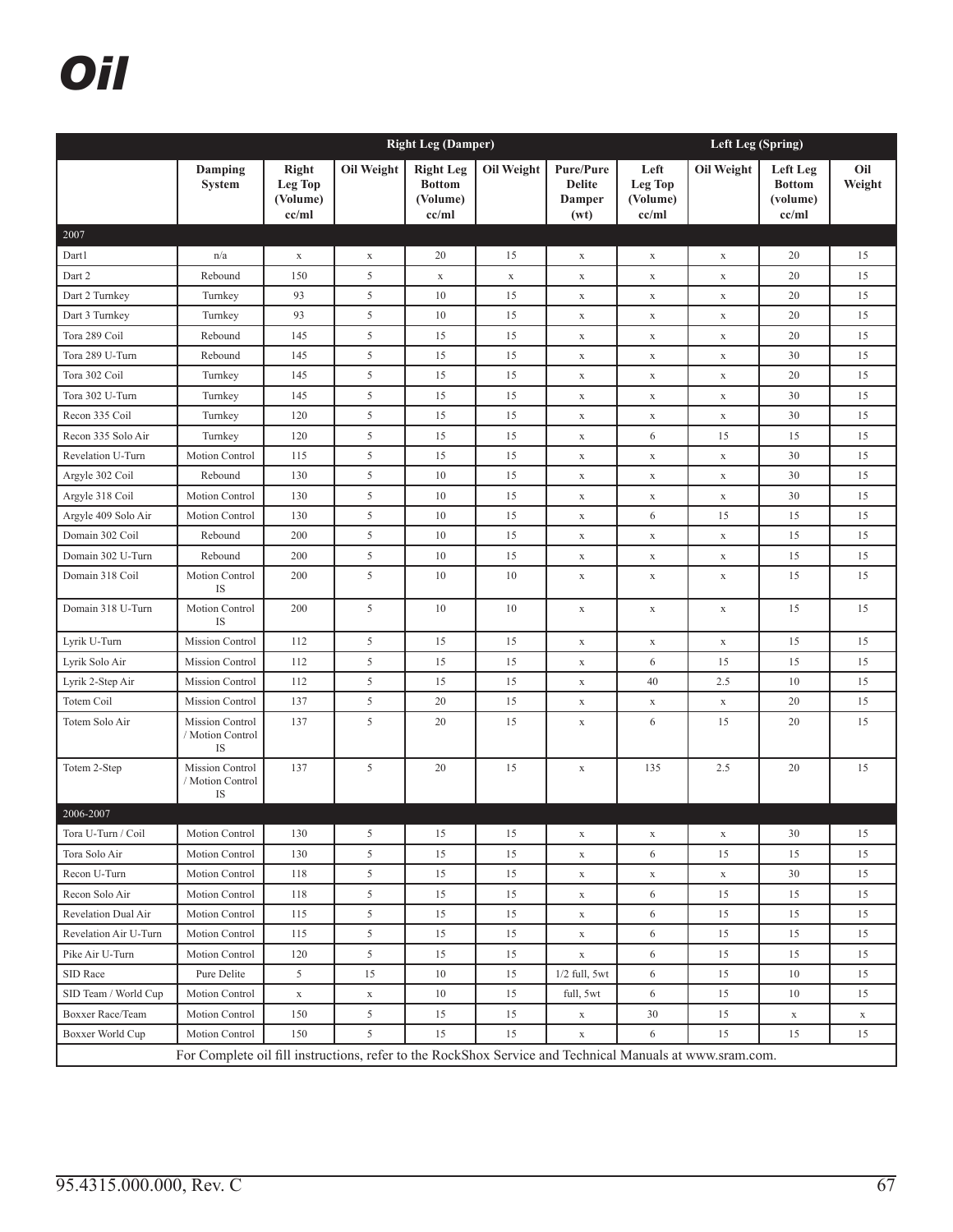# *Oil*

|                             | <b>Right Leg (Damper)</b>                                                                                |                                       |             |                                                        |             |                                                            |                                             | <b>Left Leg (Spring)</b> |                                                |               |  |
|-----------------------------|----------------------------------------------------------------------------------------------------------|---------------------------------------|-------------|--------------------------------------------------------|-------------|------------------------------------------------------------|---------------------------------------------|--------------------------|------------------------------------------------|---------------|--|
|                             | Damping<br><b>System</b>                                                                                 | Right<br>Leg Top<br>(Volume)<br>cc/ml | Oil Weight  | <b>Right Leg</b><br><b>Bottom</b><br>(Volume)<br>cc/ml | Oil Weight  | <b>Pure/Pure</b><br><b>Delite</b><br><b>Damper</b><br>(wt) | Left<br><b>Leg Top</b><br>(Volume)<br>cc/ml | Oil Weight               | Left Leg<br><b>Bottom</b><br>(volume)<br>cc/ml | Oil<br>Weight |  |
| 2005-2007<br>Reba Dual Air  | <b>Motion Control</b>                                                                                    | 110                                   | 5           | 15                                                     | 15          |                                                            | 6                                           | 15                       | 15                                             | 15            |  |
| Reba Air U-Turn             | Motion Control                                                                                           | 110                                   | 5           | 15                                                     | 15          | $\mathbf X$<br>$\mathbf X$                                 | 6                                           | 15                       | 15                                             | 15            |  |
| Pike U-Turn                 | <b>Motion Control</b>                                                                                    | 120                                   | 5           | 15                                                     | 15          | $\mathbf X$                                                | $\mathbf X$                                 | $\mathbf X$              | 15                                             | 15            |  |
| Pike Dual Air               | Motion Control                                                                                           | 120                                   | 5           | 15                                                     | 15          | $\mathbf X$                                                | 6                                           | 15                       | 15                                             | 15            |  |
| 2006                        |                                                                                                          |                                       |             |                                                        |             |                                                            |                                             |                          |                                                |               |  |
| Judy J1                     | n/a                                                                                                      | 20                                    | 15          | $\mathbf X$                                            | $\mathbf X$ | $\mathbf X$                                                | 20                                          | 15                       | $\mathbf X$                                    | $\mathbf X$   |  |
| Judy J2                     | Rebound                                                                                                  | 150                                   | 5           | $\mathbf X$                                            | $\mathbf X$ | $\mathbf X$                                                | 20                                          | 15                       | $\mathbf X$                                    | $\mathbf X$   |  |
| Judy J2 Turnkey<br>80/100mm | Turnkey                                                                                                  | 93                                    | 5           | 10                                                     | 15          | $\mathbf X$                                                | 20                                          | 15                       | $\mathbf X$                                    | $\mathbf X$   |  |
| Judy J2 Turnkey 125mm       | Turnkey                                                                                                  | 109                                   | 5           | 10                                                     | 15          | $\mathbf X$                                                | 20                                          | 15                       | $\mathbf X$                                    | $\mathbf X$   |  |
| Judy J3 80/100mm            | Turnkey                                                                                                  | 93                                    | 5           | 10                                                     | 15          | $\mathbf X$                                                | 20                                          | 15                       | $\mathbf X$                                    | $\mathbf X$   |  |
| Judy J3 125mm               | Turnkey                                                                                                  | 109                                   | 5           | 10                                                     | 15          | $\mathbf X$                                                | 20                                          | 15                       | $\mathbf X$                                    | $\mathbf X$   |  |
| Judy J4                     | Turnkey                                                                                                  | 109                                   | 5           | 10                                                     | 15          | $\mathbf X$                                                | 20                                          | 15                       | 30                                             | 15            |  |
| <b>Boxxer Ride</b>          | <b>Motion Control</b>                                                                                    | 150                                   | 5           | 15                                                     | 15          | $\mathbf X$                                                | 50                                          | 15                       | $\mathbf x$                                    | $\mathbf X$   |  |
| 2005                        |                                                                                                          |                                       |             |                                                        |             |                                                            |                                             |                          |                                                |               |  |
| Judy TT/C                   | n/a                                                                                                      | $\mathbf X$                           | $\mathbf X$ | $\mathbf X$                                            | $\mathbf X$ | $\mathbf X$                                                | $\mathbf X$                                 | $\mathbf X$              | $\mathbf X$                                    | $\mathbf X$   |  |
| Judy XC 80mm                | HydraCoil2                                                                                               | 100                                   | 5           | $\mathbf X$                                            | $\mathbf X$ | $\mathbf X$                                                | $\mathbf X$                                 | $\mathbf x$              | $\mathbf X$                                    | $\mathbf X$   |  |
| Judy XC 100mm               | HydraCoil2                                                                                               | 130                                   | 5           | $\mathbf X$                                            | $\mathbf X$ | $\mathbf X$                                                | $\mathbf X$                                 | $\mathbf X$              | $\mathbf X$                                    | $\mathbf X$   |  |
| Judy SL U-Turn              | HydraCoil2                                                                                               | 150                                   | $\mathbf X$ | $\mathbf X$                                            | $\mathbf X$ | $\mathbf X$                                                | $\mathbf X$                                 | $\mathbf x$              | $\mathbf x$                                    | $\mathbf X$   |  |
| Pilot C 80mm                | HydraCoil2                                                                                               | 110                                   | 10          | $\mathbf X$                                            | $\mathbf X$ | $\mathbf X$                                                | $\mathbf X$                                 | $\mathbf X$              | 10                                             | 5             |  |
| Pilot C 100mm               | HydraCoil2                                                                                               | 130                                   | 10          | $\mathbf X$                                            | $\mathbf X$ | $\mathbf X$                                                | $\mathbf X$                                 | $\mathbf X$              | 10                                             | 5             |  |
| Pilot XC/SL                 | Motion Control                                                                                           | 95                                    | 5           | 10                                                     | 15          | $\mathbf X$                                                | 6                                           | 15                       | 10                                             | 15            |  |
| Duke C/XC AIr               | <b>Motion Control</b>                                                                                    | 95                                    | 5           | 10                                                     | 15          | $\mathbf X$                                                | 6                                           | 15                       | 10                                             | 15            |  |
| Duke XC U-Turn              | HydraCoil2                                                                                               | 135                                   | 5           | $\mathbf X$                                            | $\mathbf X$ | $\mathbf X$                                                | $\mathbf X$                                 | $\mathbf X$              | 30                                             | 5             |  |
| Duke SL/Race                | Motion Control                                                                                           | 95                                    | 5           | 10                                                     | 15          | $\mathbf X$                                                | 6                                           | 15                       | 10                                             | 15            |  |
| Psylo XC                    | HydraCoil2                                                                                               | 140                                   | 5           | $\mathbf X$                                            | $\mathbf X$ | $\mathbf X$                                                | $\mathbf X$                                 | $\mathbf X$              | 30                                             | 15            |  |
| SID Race                    | Pure DeLite                                                                                              | 5                                     | 15          | 10                                                     | 5           | $1/2$ full, 5wt                                            | 6                                           | 15                       | 10                                             | 5             |  |
| SID Team/WC                 | Pure                                                                                                     | $\mathbf X$                           | $\mathbf X$ | 10                                                     | 5           | full, 5wt                                                  | 6                                           | 15                       | 10                                             | 5             |  |
| <b>Boxxer Ride</b>          | HydraCoil2                                                                                               | 220                                   | 10          | $\mathbf X$                                            | $\mathbf X$ | $\mathbf X$                                                | 50                                          | 15                       | $\mathbf X$                                    | $\mathbf X$   |  |
| <b>Boxxer Race</b>          | HydraCoil2                                                                                               | 205                                   | 10          | $\mathbf X$                                            | $\mathbf X$ | $\mathbf X$                                                | 190                                         | 10                       | $\mathbf X$                                    | $\mathbf X$   |  |
| Boxxer Team/World Cup       | HydraCoil2                                                                                               | 205                                   | 5           | $\mathbf X$                                            | $\mathbf X$ | $\mathbf X$                                                | 180                                         | 10                       | $\mathbf X$                                    | $\mathbf X$   |  |
|                             | For Complete oil fill instructions, refer to the RockShox Service and Technical Manuals at www.sram.com. |                                       |             |                                                        |             |                                                            |                                             |                          |                                                |               |  |